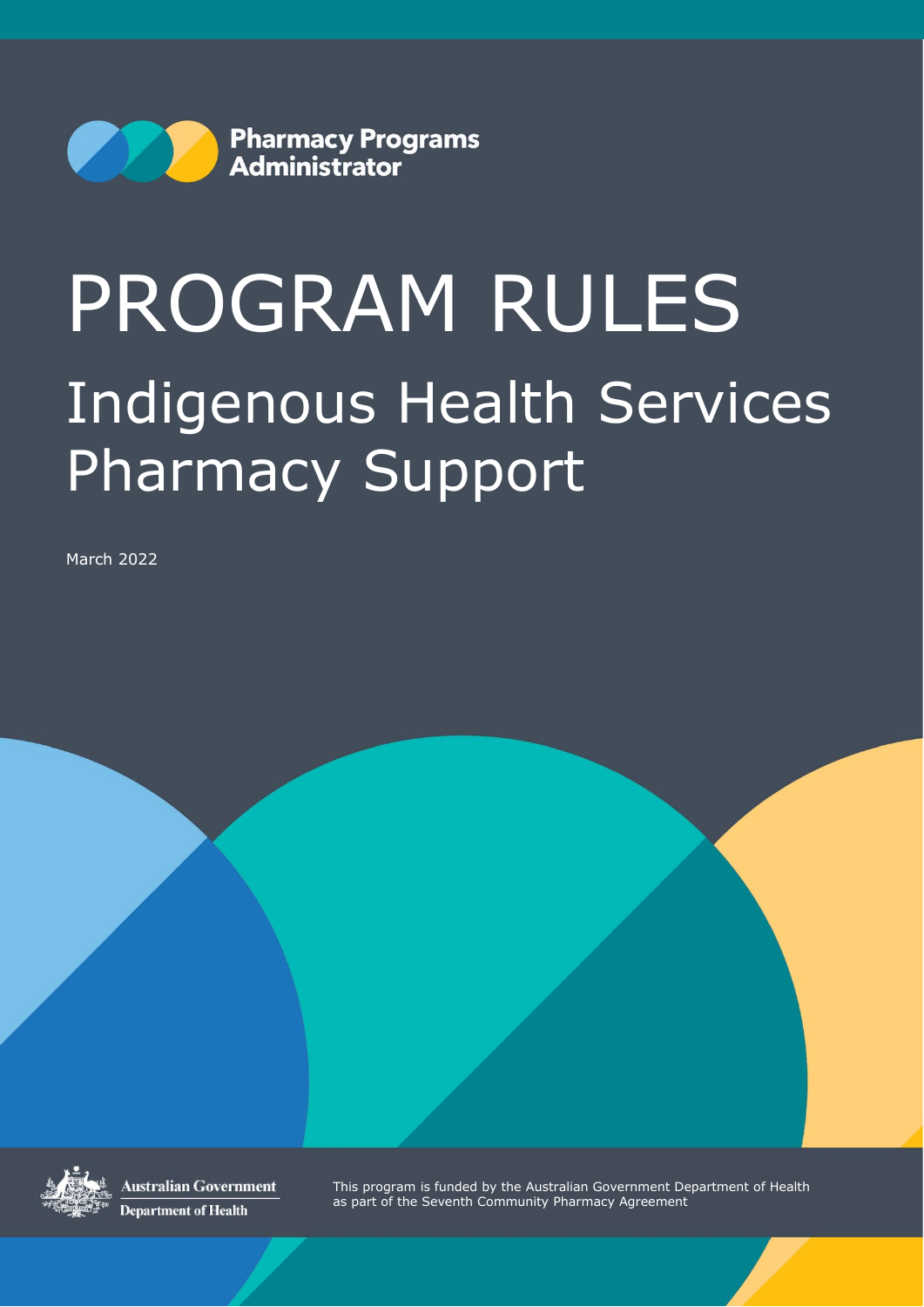

# **TABLE OF CONTENTS**

| 1                       |     |  |  |  |  |
|-------------------------|-----|--|--|--|--|
| $\overline{2}$          |     |  |  |  |  |
| 3                       |     |  |  |  |  |
|                         | 3.1 |  |  |  |  |
|                         | 3.2 |  |  |  |  |
| $\overline{\mathbf{4}}$ |     |  |  |  |  |
|                         | 4.1 |  |  |  |  |
|                         | 4.2 |  |  |  |  |
|                         | 4.3 |  |  |  |  |
|                         | 4.4 |  |  |  |  |
|                         | 4.5 |  |  |  |  |
| 5                       |     |  |  |  |  |
|                         | 5.1 |  |  |  |  |
|                         | 5.2 |  |  |  |  |
| 6                       |     |  |  |  |  |
|                         | 6.1 |  |  |  |  |
| $\overline{z}$          |     |  |  |  |  |
| 8                       |     |  |  |  |  |
| 9                       |     |  |  |  |  |
|                         |     |  |  |  |  |
|                         |     |  |  |  |  |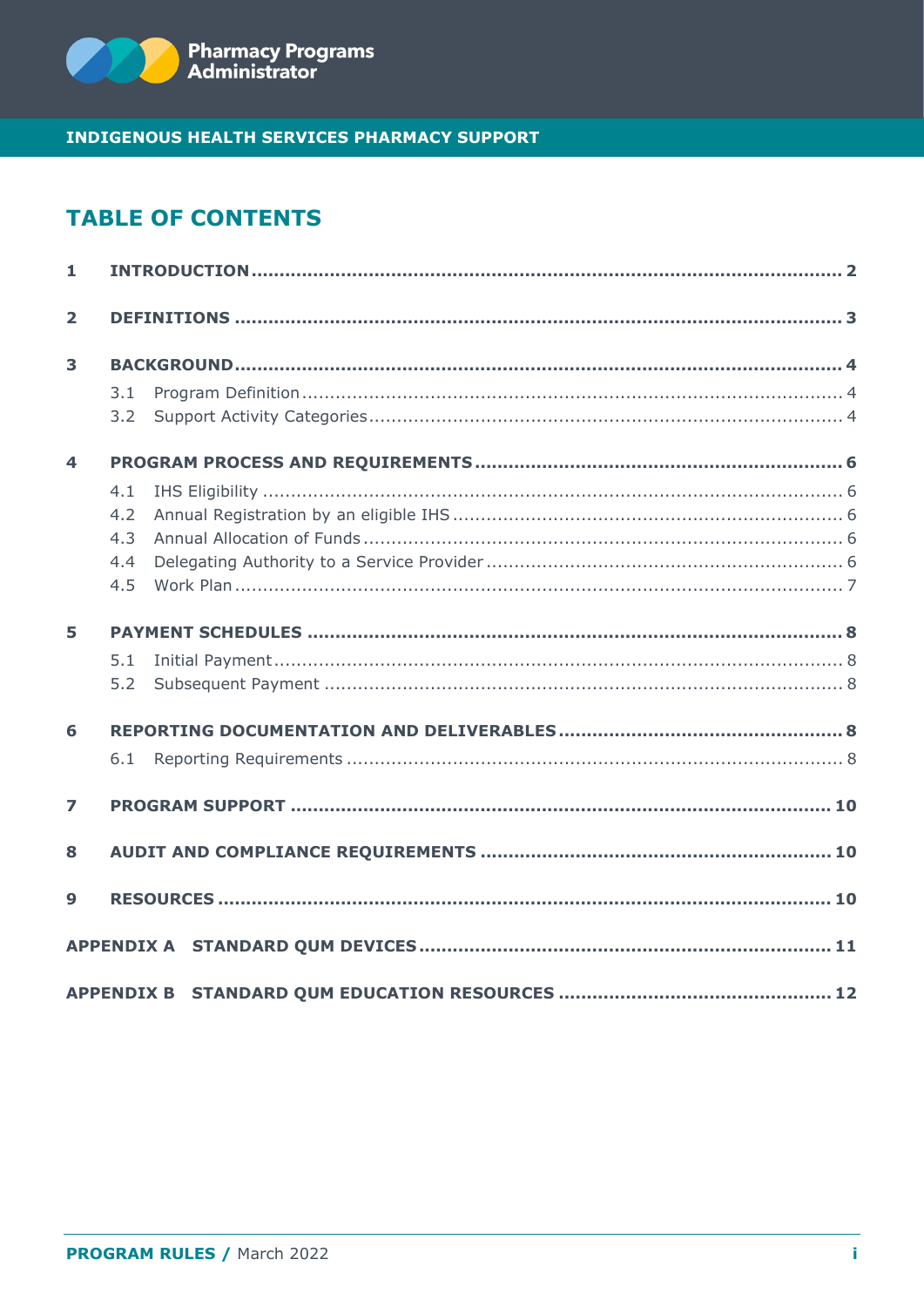

# <span id="page-2-0"></span>**1 INTRODUCTION**

The Indigenous Health Services Pharmacy Support (IHSPS) Program is funded under the Seventh Community Pharmacy Agreement (7CPA) to support quality use of medicines (QUM) services and aims to reduce adverse events and associated hospital admissions or medical presentations. This document outlines the Program Rules governing the IHSPS program. This document must be read in conjunction with the Pharmacy Programs Administrator (PPA) General Terms and Conditions (General Terms). Definitions in the General Terms apply to these Program Rules.

The Program Rules may also be revised from time to time, at the final discretion of the Australian Government Department of Health (the Department).

The Program Rules are administrative and reflect the Department's intention as to how the IHSPS Program is to be administered by the PPA. The decision to approve IHSPS funding is entirely at the Department's discretion, and these Program Rules do not confer any entitlement for an IHS or Service Provider to receive funding under this Program. Neither the PPA nor the Department will accept liability for any loss or damage incurred by an IHS or Service Provider in expectation of the provision of funding.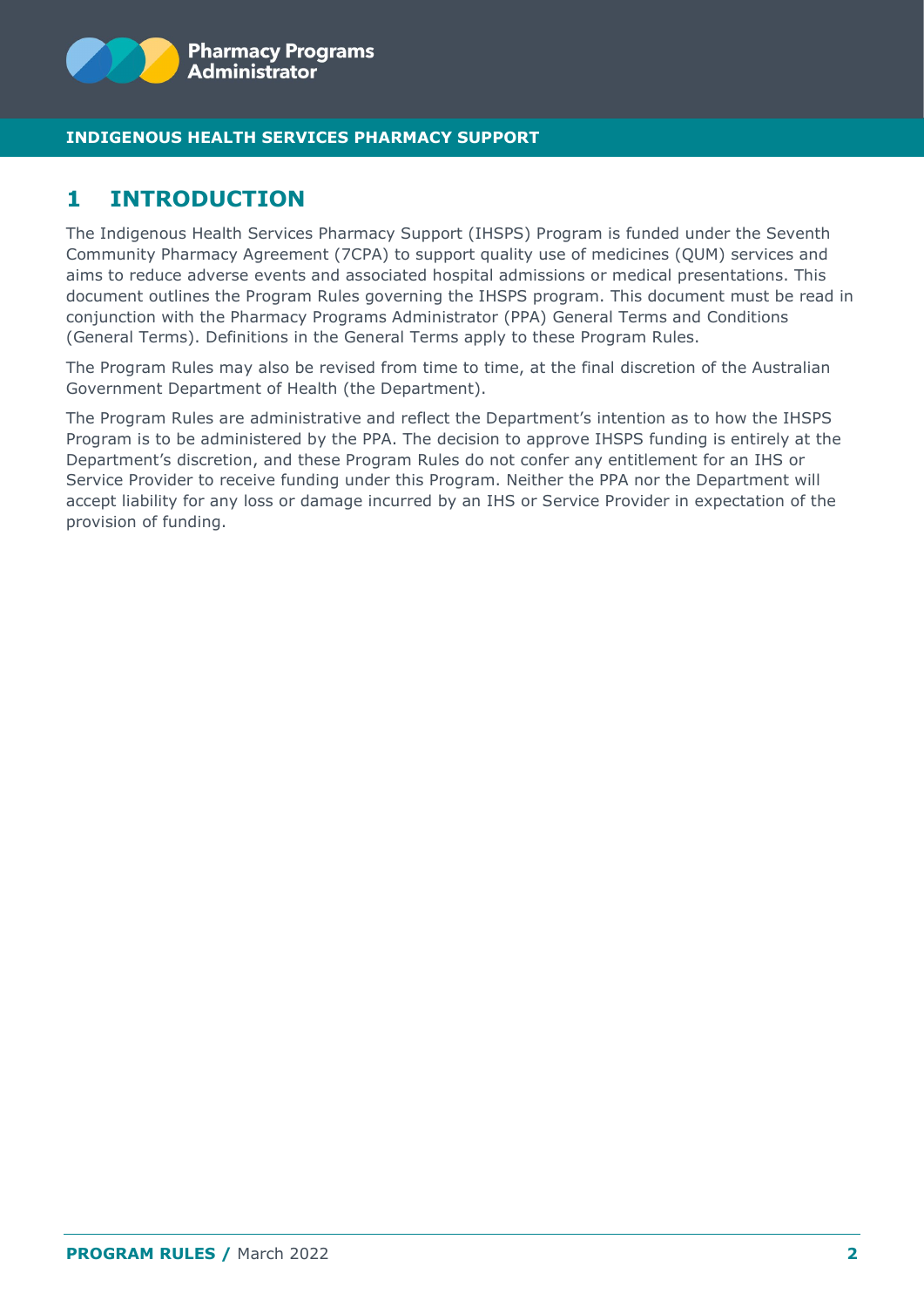

## <span id="page-3-0"></span>**2 DEFINITIONS**

**General Terms** means the PPA General Terms and Conditions, available at [www.ppaonline.com.au.](http://www.ppaonline.com.au/)

**IHS** means an Indigenous Health Service that is:

- funded by the Department's Indigenous Health Division for the provision of primary healthcare services to Aboriginal and Torres Strait Islander peoples; OR
- approved to participate in the Remote Area Aboriginal Health Services (RAAHS) Program

**NACCHO** means the National Aboriginal Community Controlled Health Organisation

**Outstation** means a permanent remote health service of a primary IHS, staffed by at least one permanent healthcare worker, where Pharmaceutical Benefits Scheme (PBS) medicines approved for supply under the RAAHS arrangements are stored in compliance with an approval issued by the relevant state/territory health authority.

**PBS** means the Pharmaceutical Benefits Scheme.

**PPA** means the Pharmacy Programs Administrator.

**Program Participant** means an IHS or Service Provider approved to participate in this Program who is responsible for submitting relevant documentation and receiving payments during the Program cycle.

**PSCC** means the Seventh Community Pharmacy Agreement Pharmacy Stakeholder Consultation Committee.

**QUM** means Quality Use of Medicines.

**QUM Support** means support for QUM as defined under the IHSPS Support Categories.

**RAAHS Program** means the Remote Area Aboriginal Health Services Program, established under section 100 of the *National Health Act 1953*.

**Service Agreement** means an agreement between a prospective Service Provider and an IHS for the provision of all QUM activities, as defined under Section 3.2. An example agreement is available at [https://ppaonline.com.au.](https://ppaonline.com.au/)

**Service Provider** means an eligible entity which has an executed Service Agreement with an eligible IHS to provide QUM Services in accordance with these Program Rules and the General Terms.

**Registered Pharmacist** means a person who holds a general (non-provisional) registration as a Pharmacist on the Register of Pharmacists with the Australian Health Practitioner Regulation Agency (AHPRA).

**The Act** means the *National Health Act 1953.*

**The Department** means the Australian Government Department of Health.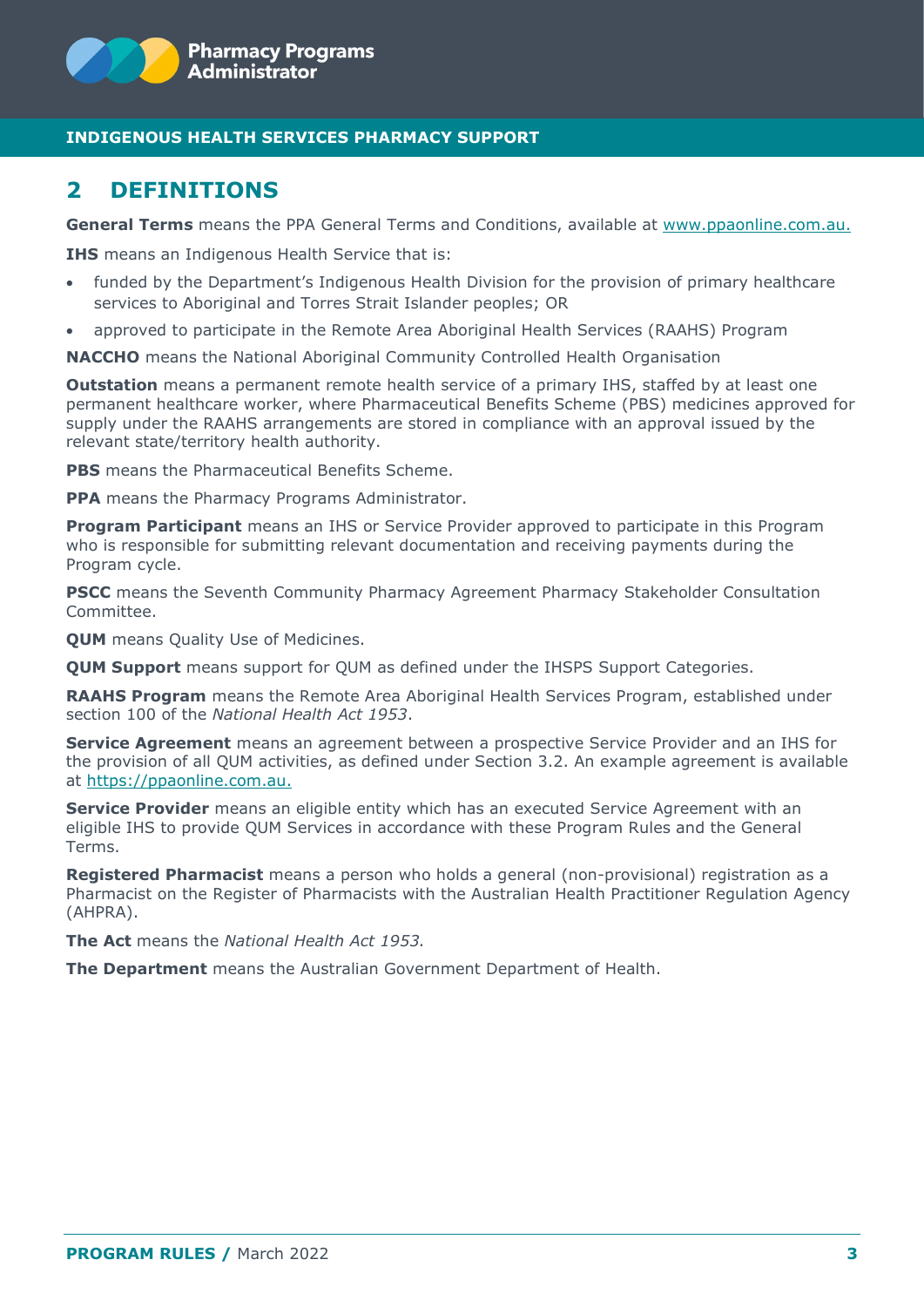# <span id="page-4-0"></span>**3 BACKGROUND**

Quality Use of Medicines (QUM) is one of the central objectives of Australia's National Medicines Policy, and involves the safe and judicious use of medicines. QUM involves:

- Using medicines only after considering other treatment options;
- Appropriately choosing a medicine after appraisal of factors, including the clinical condition, risks and benefits, and any co-existing conditions;
- Using medicines safely and effectively, including monitoring effects on the patient's health and/or quality of life, and minimising misuse and abuse.
- QUM principles stress the importance of communication between patients and health professionals to increase a patient's knowledge and understanding of their medicines.

As part of the Sixth Community Pharmacy Agreement (6CPA), funding was provided for two programs that focused on improving QUM in relation to Aboriginal and Torres Strait Islander people. The Quality Use of Medicines Maximised for Aboriginal and Torres Strait Islander People (QUMAX) Program provided funding for a range of support services provided by participating Aboriginal Community Controlled Health Organisations (ACCHOs) in rural and urban Australia. The Section 100 Pharmacy Support Allowance Program provided an allowance for community pharmacies and approved hospital authorities (under certain conditions) to provide a range of QUM services to IHSs participating in the Section 100 Remote Area Aboriginal Health Services (RAAHS) program.

During 2017, both of these programs were reviewed as part of a broader review of Indigenous Pharmacy Programs, being the RAAHS program and the Closing the Gap (CTG) PBS Co-payment Measure. It was recommended that the programs be amalgamated and redesigned into a single QUM program. In consultation with relevant stakeholders, the Department has developed a new program called the Indigenous Health Services Pharmacy Support (IHSPS) Program. The new program also reflects changes to other pharmacy programs, including the introduction of the Indigenous Dose Administration Aid (IDAA) program, which have been agreed during negotiations for the 7CPA.

## <span id="page-4-1"></span>**3.1 Program Definition**

The IHSPS Program aims to improve QUM and health outcomes for Aboriginal and Torres Strait Islander people by providing funding for the purchase of a range of QUM Support activities. Under the IHSPS Program, an eligible IHS is able to:

- a) Receive payments directly to commission QUM Support through any of the categories listed in Section 3.2; OR
- b) Enter into a Service Agreement with any eligible Service Provider to provide **all** QUM Support activities, and to submit relevant documentation and receive payments on behalf of the IHS.

The IHSPS Program will be administered by the PPA, with support from the National Aboriginal Community Controlled Health Organisation (NACCHO).

## <span id="page-4-2"></span>**3.2 Support Activity Categories**

To achieve the aim of the IHSPS Program, funding is allocated amongst participating IHSs on an annual basis. Once funding is allocated, each IHS or Service Provider will complete an annual Work Plan, outlining local QUM objectives for each QUM support category. It is recommended that if an IHS is not engaging a Service Provider, the development of the annual Work Plan be undertaken in consultation with the IHS's local community pharmacy or another registered pharmacist where it is considered appropriate.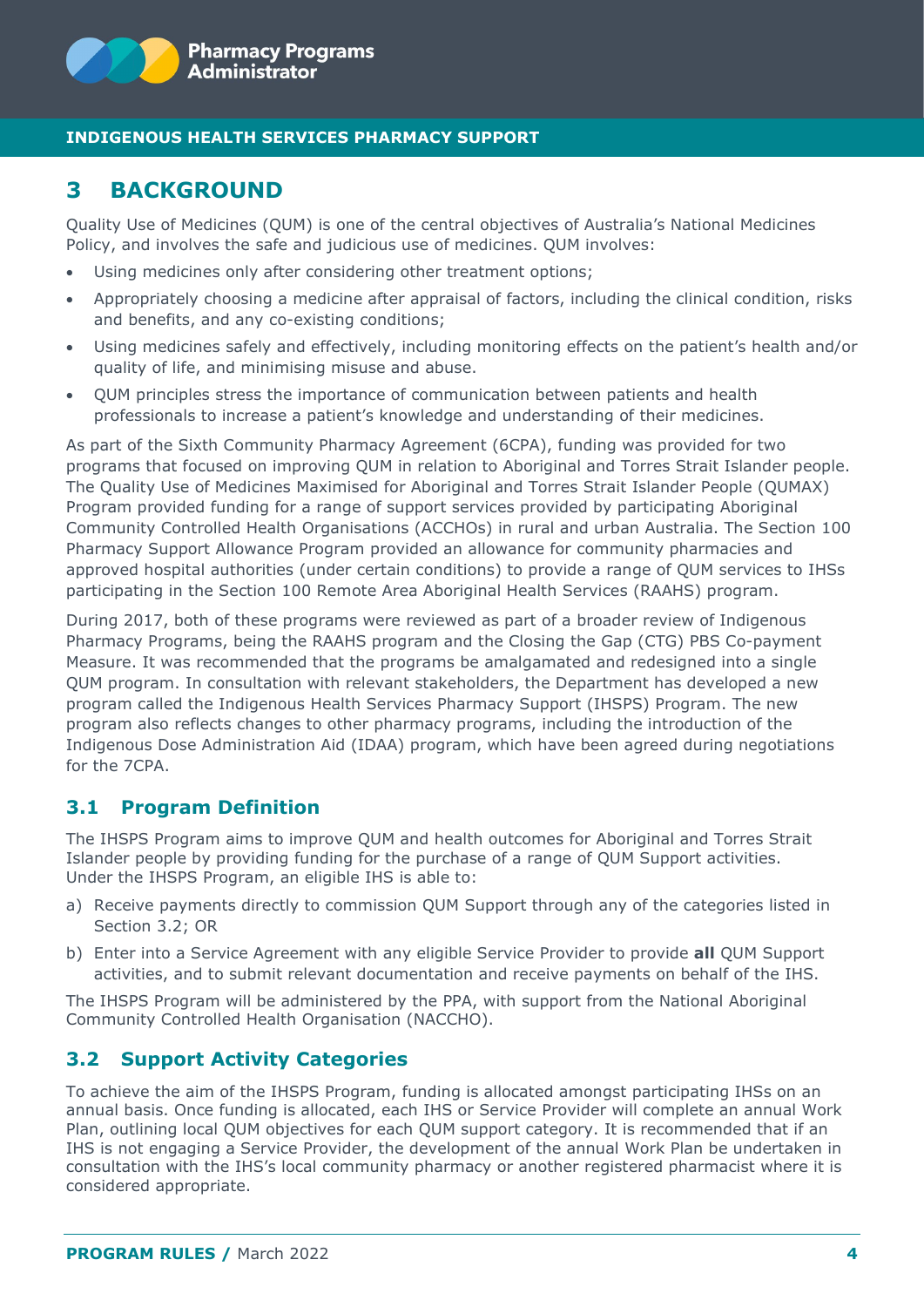

The Work Plan categories enable IHSs, or Service Providers, to develop local QUM objectives and any other QUM related support, based on the needs of the community identified by the IHS. IHSs, or Service Providers, may consult with the NACCHO Support Officer to understand and assist with developing a Work Plan that meets their needs.

The Work Plan includes four QUM Support categories detailed below:

#### **1. QUM Pharmacist support**

Aims to facilitate pharmacist support to IHS staff and clients in relation to QUM, including:

- Education for staff and patients on QUM and the appropriate use of specific medicines;
- Medicine quality assurance, e.g., policies on the storage and supply of medicines;
- Continuous improvement and compliance with relevant legislative requirements; and
- Medication management support activities where not funded through other programs.

An IHS is able to engage any registered pharmacist or approved pharmacy to provide this support. The range of services to be provided is by agreement with the relevant IHS. The pharmacist/pharmacy must ensure they have an understanding of the cultural needs of the community/ies they support. If travel is required to deliver the service, this cost should be included in the quote provided by the pharmacy – this should not include meals and accommodation.

#### **2. QUM devices**

Aims to reduce the financial barriers to access QUM devices to improve overall delivery of medicines and management of chronic disease, where funding is not available through another Australian Government program. These devices must be for the personal use of a patient on a regular basis to help them manage their medication regime for a chronic condition, e.g., asthma spacers. Funding should not be used to purchase devices that are used by an IHS for multiple clients, or to cover the costs of medicines. The standard list of QUM devices is provided at Appendix A.

#### **3. QUM education**

Aims to reduce financial barriers to access QUM education for IHS employees and their clients. This category may also help IHSs to access current medicine resources, thus promoting suitable, safe and effective medication management for IHS clients. Funding will only be provided if these are not publicly available for free, with prior approval. The standard list of QUM education resources is provided at Appendix B.

#### **4. Patient transport**

Aims to reduce barriers for patients to access medicines and pharmacist services by providing transport support, where this is not funded under another Australian Government program, including the COVID-19 Home Medicines Service. Funding cannot be used for transporting medicines to an IHS. Use of funding for transport activities must be adequately justified, and appropriately documented and reported, e.g., car log book.

The Department will consider funding of QUM devices and education resources that are not on the standard lists on a case-by-case basis. The standard QUM devices and education resources lists will be monitored and up-dated annually if required, in consultation with the Pharmacy Stakeholder Consultation Committee (PSCC).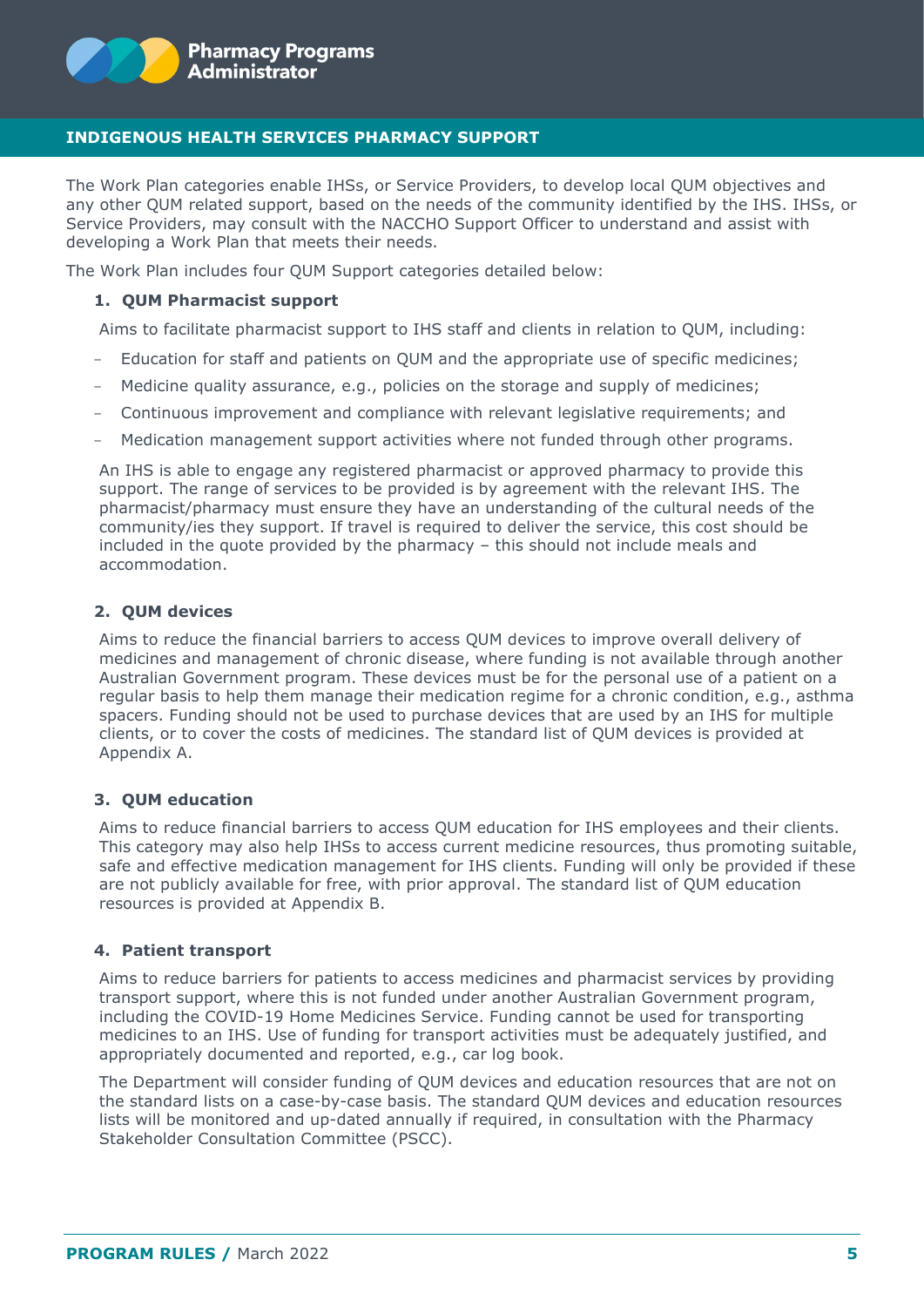

# <span id="page-6-0"></span>**4 PROGRAM PROCESS AND REQUIREMENTS**

Participation in the IHSPS Program involves the following requirements and processes:

## <span id="page-6-1"></span>**4.1 IHS Eligibility**

To be eligible to participate in the IHSPS Program, an IHS must:

- Be funded by the Department's Indigenous Health Division for the provision of primary healthcare services to Aboriginal and Torres Strait Islander peoples; **OR**
- Be an IHS approved to participate in the RAAHS Program, **AND**
- Agree to these Program Rules and the General Terms.

## <span id="page-6-2"></span>**4.2 Annual Registration by an eligible IHS**

To participate, eligible IHSs are required to register for the program annually via the online form, with support from the NACCHO Support Officer as required. Where an IHS is approved to participate in the RAAHS Program, it must provide an approved RAAHS ID number and details of its outstations which are approved to supply PBS medicines to its clients.

The online registration form requires authorisation by the IHS Chief Executive Officer or equivalent. There is a designated annual registration period and registrations will only be accepted during this time (Table 1)

IHSs who have previously participated in the IHSPS Program will receive an invitation to register again via email. Those who have not participated in the most recent program cycle can call the PPA Support Centre on 1800 951 285 to request an invitation to register.

## <span id="page-6-3"></span>**4.3 Annual Allocation of Funds**

The annual funding allocation for each IHS consists of a base amount plus an additional amount for each IHS client. Calculation of client numbers will be drawn from the information provided during the annual registration process. Further information is provided in a separate Fact Sheet.

Once annual registrations close, the annual allocation for each IHS will be calculated based on factors including the total number of participating IHSs (and outstations) and total number of nominated IHS clients. The allocation for each IHS will be communicated by the PPA to the IHS.

Funding for the IHSPS Program is limited on the basis of available Australian Government funds. If there is an oversubscription of Program Participants, the amount of funding available for the program will be distributed with an aim of providing equity across the country.

## <span id="page-6-4"></span>**4.4 Delegating Authority to a Service Provider**

Upon being advised of their allocation, IHSs may choose to delegate authority to a Service Provider to develop and submit all relevant documentation, including reporting, and receive all payments for the current IHSPS Program cycle - this will require implementation of a Service Agreement between the IHS and the nominated Service Provider. From here on, nominated Service Providers and IHSs who decide to submit their own documentation, will be referred to as Program Participants.

**Please note:** An IHS may only have a Service Agreement with one approved Service Provider for the Program cycle and must remain with that Service Provider for the entirety of the Program cycle, unless there are mitigating circumstances. In the next program cycle, the IHS may instead choose not to delegate authority, or to delegate to a different Service Provider after the annual allocation of funding.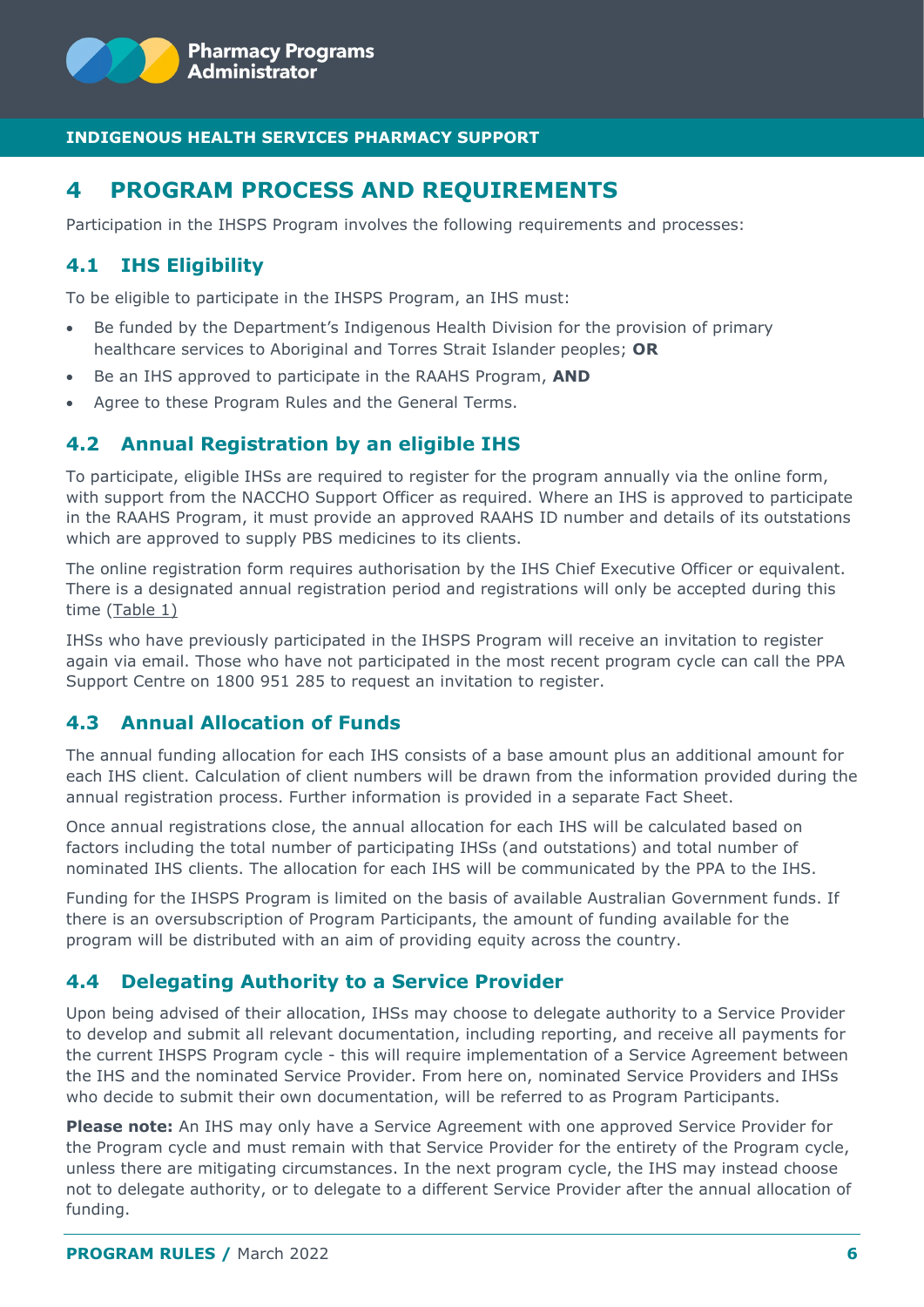

To be eligible to participate, a Service Provider must be:

- A Community Pharmacy approved to dispense PBS medicines under section 90 of the Act (s90 Pharmacy); or
- A business entity with an Australian Business Number (ABN) and a relationship with a Registered Pharmacist. This includes a Registered Pharmacist operating as a sole trader with an ABN; or
- A Hospital Authority approved to dispense PBS medicines under section 94 of the Act (s94 Pharmacy), and which:
	- o Is supplying PBS medicines to an IHS under the RAAHS Program;
	- o Has a Registered Pharmacist employed, who has capacity to provide Support Services to a participating IHS; AND
	- $\circ$  If the participating IHS is located in a town where there is a s90 Pharmacy, holds confirmation in writing from the s90 Pharmacy that it is not willing or able to provide Support Services to a participating IHS.

A Service Provider must also:

- Have a Service Agreement in place with an eligible IHS;
- Agree to abide by the General Terms;
- Undertake to provide QUM Support in accordance with these Program Rules;
- Ensure that all QUM Support activities are undertaken by a Registered Pharmacist; and
- Ensure they regularly liaise with the community/ies they support and ensure the services provided continue to meet the cultural and health needs of patients.

The Service Agreement form is available from the PPA website: [https://ppaonline.com.au.](https://ppaonline.com.au/)

**Please note:** the Service Agreement form provided on the PPA website is **not** intended for use in instances where the Registered Pharmacist or pharmacy is only providing activities in the QUM Pharmacist Support category and has not been delegated authority to submit documentation on behalf of the IHS.

## <span id="page-7-0"></span>**4.5 Work Plan**

Program Participants will be required to develop an annual Work Plan which involves distributing the annual budget across the support activities and defining local objectives and activities for each of the QUM Support categories. Funding can be allocated to any or all the support categories. Program Participants may consult with the NACCHO Support Officer to understand an IHS' QUM needs and assist with developing a Work Plan.

Where the Program Participant is an IHS-nominated Service Provider, the Work Plan must be codeveloped with that IHS and approved by the IHS Chief Executive Officer or equivalent.

Where a Work Plan is submitted by a Service Provider, it must be accompanied by an executed copy of the Service Agreement with the participating IHS.

Where a Work Plan is submitted by an IHS, it must be accompanied by a Declaration Form. The Declaration Form is available [here.](https://www.ppaonline.com.au/programs/aboriginal-and-torres-strait-islander/indigenous-health-services-pharmacy-support-program)

The Work Plan will define the following information:

- Who is responsible for providing services under each QUM Support category;
- What is planned for each QUM Support category; and
- The funding amount for each negotiated QUM Support category.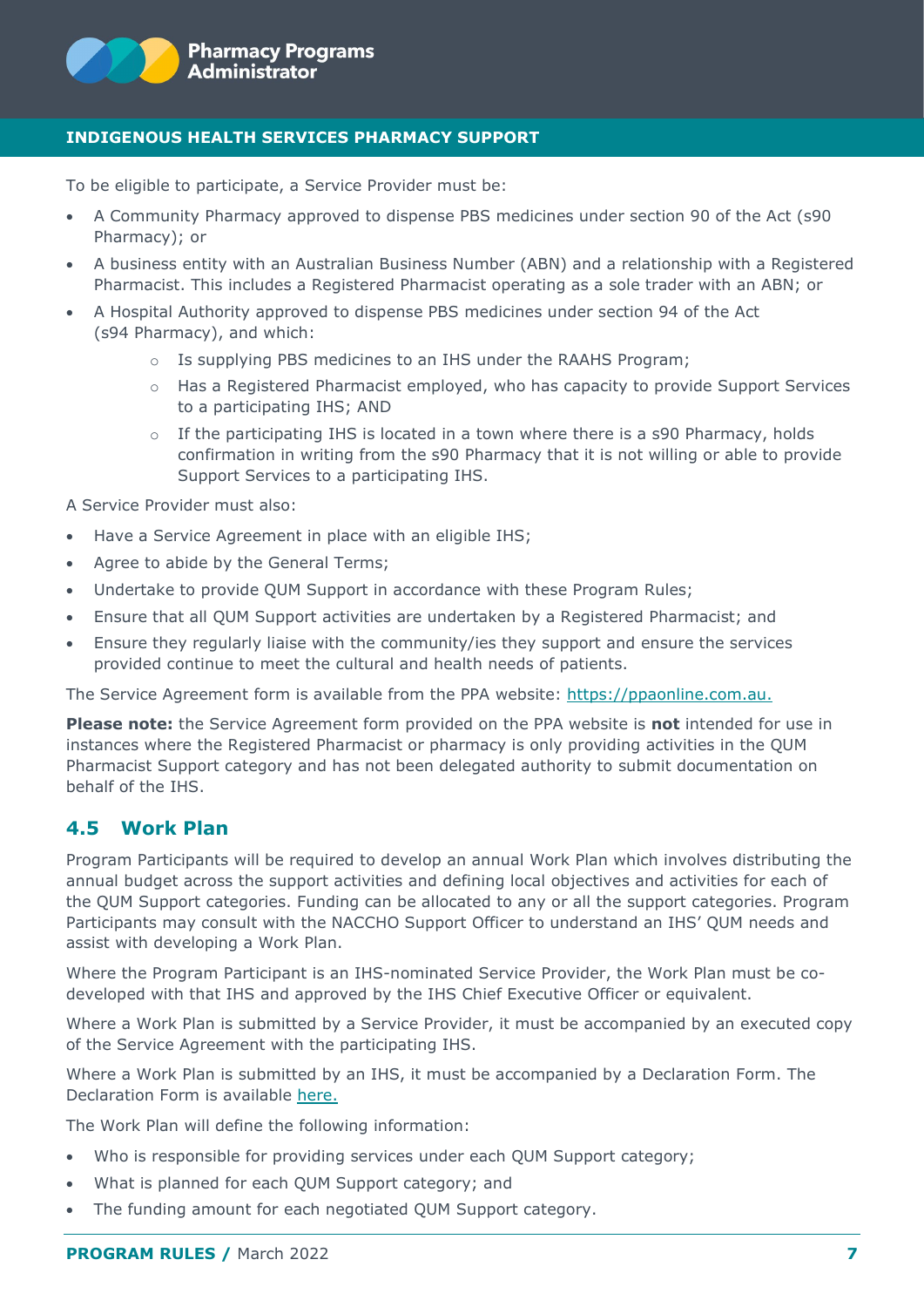

Where funding is to be used for patient transport activities, this should be based on the Australian Tax Office's rate per kilometre travelled and appropriately documented.

The organisation type of each Program Participant determines what documentation needs to be submitted, how it needs to be submitted, and who it needs to be submitted to.

The following documents are available to provide guidance of the exact processes each particular type of Program Participant will need to follow in order to participate in the IHSPS Program:

- ACCHO, should refer to Work Flow for ACCHOs available [here](https://www.ppaonline.com.au/programs/aboriginal-and-torres-strait-islander/indigenous-health-services-pharmacy-support-program)
- State-run IHSs, should refer to Work Flow for State-run IHS available [here](https://www.ppaonline.com.au/programs/aboriginal-and-torres-strait-islander/indigenous-health-services-pharmacy-support-program)
- Service Providers who have a Service Agreement with an ACCHO, should refer to Work Flow for Service Providers working with ACCHOs available [here](https://www.ppaonline.com.au/programs/aboriginal-and-torres-strait-islander/indigenous-health-services-pharmacy-support-program)
- Service Providers who have a Service Agreement with a State-run IHS, should refer to Work Flow for Service Providers working with State-run IHS available [here](https://www.ppaonline.com.au/programs/aboriginal-and-torres-strait-islander/indigenous-health-services-pharmacy-support-program)

Program Participants must ensure they have read their relevant Work Flow document as Work Plans must be lodged in the correct way by the designated cut-off date (Table 1). Work plans received after this date will not be accepted, unless there are exceptional circumstances.

## <span id="page-8-0"></span>**5 PAYMENT SCHEDULES**

<span id="page-8-1"></span>Funding will be provided to Program Participants in three payments.

## **5.1 Initial Payment**

The PPA will make an initial payment to the Program Participant for 50% of the annual allocation for all QUM categories. This payment will be made by the PPA once the Work Plan has been approved. See the relevant Work Flow document for information on the Work Plan submission and approval process for each type of Program Participant.

## <span id="page-8-2"></span>**5.2 Subsequent Payment**

The PPA will make the two subsequent payments (equivalent to 30% and 20% of the yearly allocation, respectively) within 30 days of the PPA approving the Progress Reports (see Section 6).

# <span id="page-8-3"></span>**6 REPORTING DOCUMENTATION AND DELIVERABLES**

## <span id="page-8-4"></span>**6.1 Reporting Requirements**

Program Participants will be required to provide two Progress Reports for each program cycle, including financial reporting (as appropriate) against the QUM Support categories outlined on the reporting template in the Work Plan. Where a Service Provider is providing reports on behalf of an IHS, a copy of these reports must also be provided to that IHS.

Reporting will involve the Program Participant specifying for each QUM Support category:

- The amount spent versus the allocated budget;
- How the funding was spent (i.e., what was purchased); and
- The number of patients that have benefited.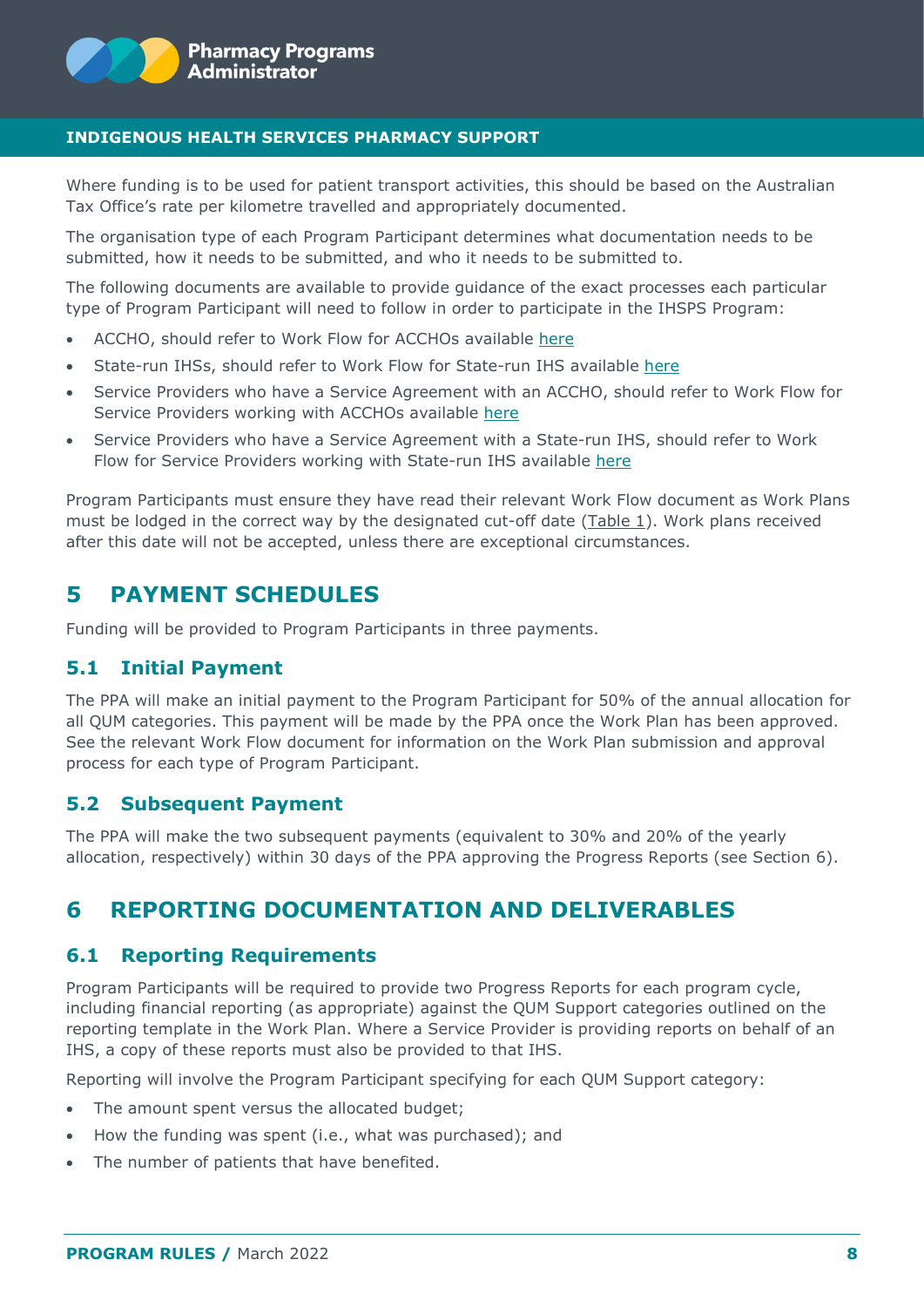

Completed reports will need to be submitted as per the relevant Program Participant Work Flow document in line with the following dates:

|  |  | Table 1: IHSPS Program activities and reporting requirements |  |
|--|--|--------------------------------------------------------------|--|
|--|--|--------------------------------------------------------------|--|

| <b>Activity</b>                                       | <b>Dates</b>                                                                                                                                                                              | <b>Payments</b>                                                                                                                                                                                                                                                   |
|-------------------------------------------------------|-------------------------------------------------------------------------------------------------------------------------------------------------------------------------------------------|-------------------------------------------------------------------------------------------------------------------------------------------------------------------------------------------------------------------------------------------------------------------|
| Annual<br>Registration (IHS<br>only)                  | Registration opens on the first<br>business day in April and closes at<br>the end of the 6 <sup>th</sup> business week.<br>1 April 2022 - 13 May 2022                                     | Nil                                                                                                                                                                                                                                                               |
| <b>Budget</b><br>Notification                         | The PPA and Health will endeavour to<br>notify participants of their budget on<br>the first business day in June.<br>1 June 2022                                                          | Nil                                                                                                                                                                                                                                                               |
| Work Plan<br>Submission                               | Work Plans will be accepted as soon<br>as participants have been notified of<br>their budget and must be submitted<br>before the last business day in July.<br>1 June 2022 - 29 July 2022 | 50% of annual allowance paid either<br>upon Work Plan approval or upon upload<br>of the Approved Work Plan to the PPA<br>Portal depending on Program Participant<br>type.<br>See relevant Work Flow document for<br>specific Program Participant<br>requirements. |
| First Report<br>Reporting period:<br>1 Jul to 31 Dec  | First report due on the last business<br>day in January<br><b>31 January 2023</b>                                                                                                         | 30% of annual allowance upon PPA<br>approval of the 1st progress report                                                                                                                                                                                           |
| Second Report<br>Reporting period:<br>1 Jan to 30 Jun | Second report due on the last<br>business day in July<br>31 July 2023                                                                                                                     | 20% of the annual allowance upon PPA<br>approval of the final progress report                                                                                                                                                                                     |

Where any of the above deadlines are not met the Program Participant will forfeit the deliverable payment and not be eligible to participate in the remainder of the program cycle, unless there are exceptional circumstances.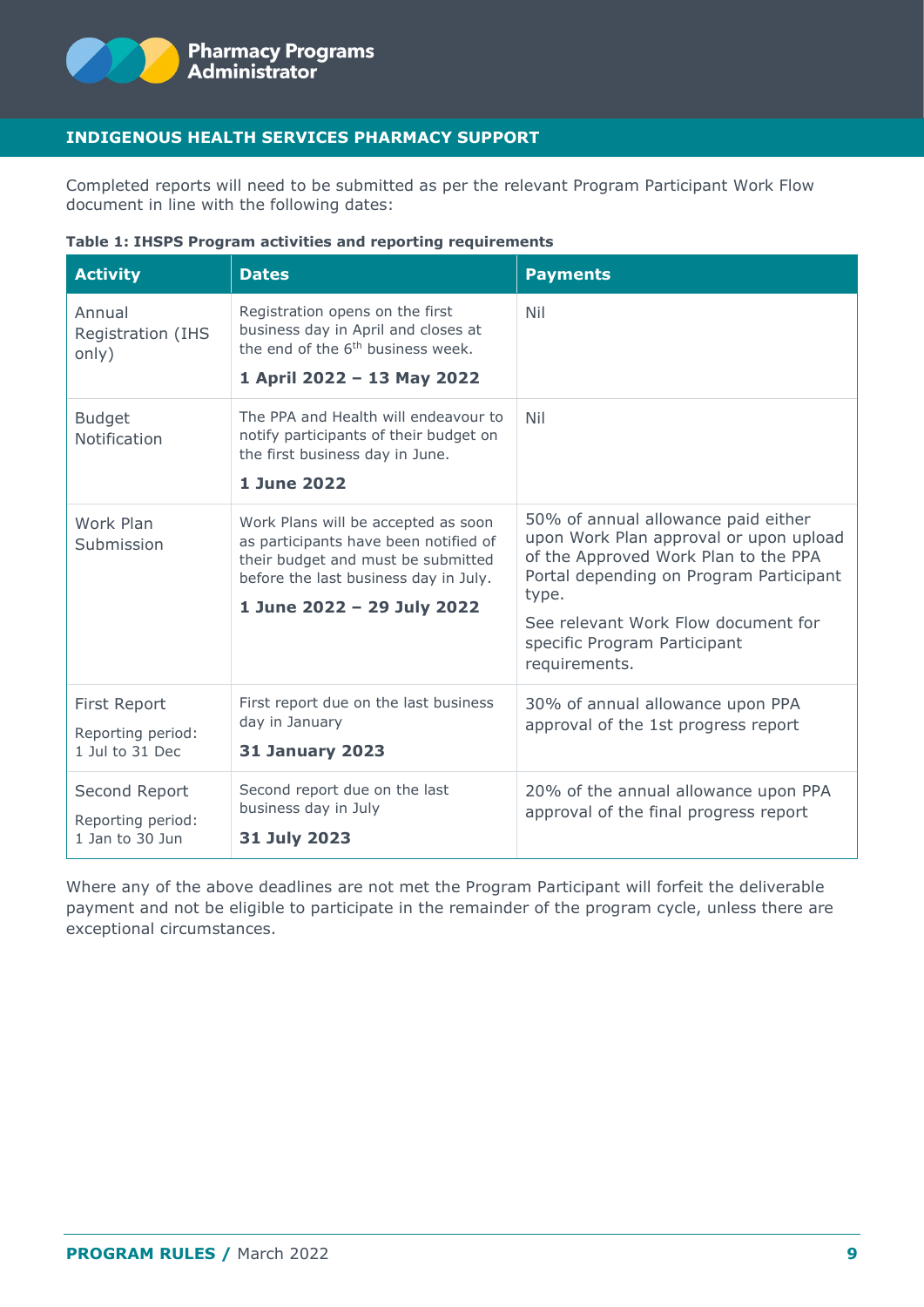

# <span id="page-10-0"></span>**7 PROGRAM SUPPORT**

The PPA and NACCHO Support Officers are responsible for providing overall support to Program Participants. The PPA Support Officer can provide general advice, whilst the NACCHO Support Officer will be able to provide more specific support, including in relation to development of Work Plans, progress reporting, and day-to-day operational support.

Online educational and training resources about the IHSPS Program are available on the PPA website (https://ppaonline.com.au) and the NACCHO website (https://www.naccho.org.au).

If you require any assistance or support regarding the IHSPS Program, please contact the PPA or NACCHO Program Officer:

**PPA Support Team** Phone: 1800 951285 between 9am to 8pm AEST Monday to Friday Email: [support@ppaonline.com.au.](mailto:support@ppaonline.com.au)

**NACCHO Support Officer** Phone: 02 6246 9300 Email: [qum@naccho.org.au](mailto:qum@naccho.org.au)

## <span id="page-10-1"></span>**8 AUDIT AND COMPLIANCE REQUIREMENTS**

Program applicants must retain full and true records in relation to the receipt and use of the allowance for not less than seven years after receipt of the allowance. Such records must be kept in a manner that permits them to be conveniently and properly audited. Program applicants may be subject to audits by the Australian Government Department of Health (or its representative) to ensure that the allowance is paid and used in accordance with the General Terms and these Program Rules, and must provide all and any records requested as part of such audit(s).

Program applicants that wrongfully or incorrectly receive support and/or do not meet the requirements set out in the General Terms and these Program Rules may be subject to compliance action (as determined by the Australian Government Department of Health or Pharmacy Programs Administrator) and repayment may be required. Under section 137.1 of the Criminal Code, giving false and misleading information is a serious offence. If an audit/compliance action is to be conducted, Program applicants will be required to produce documentation within a specified time frame.

# <span id="page-10-2"></span>**9 RESOURCES**

Indigenous Health Services Pharmacy Support Program resources are available for download from the Pharmacy Programs Administrator [website.](https://www.ppaonline.com.au/)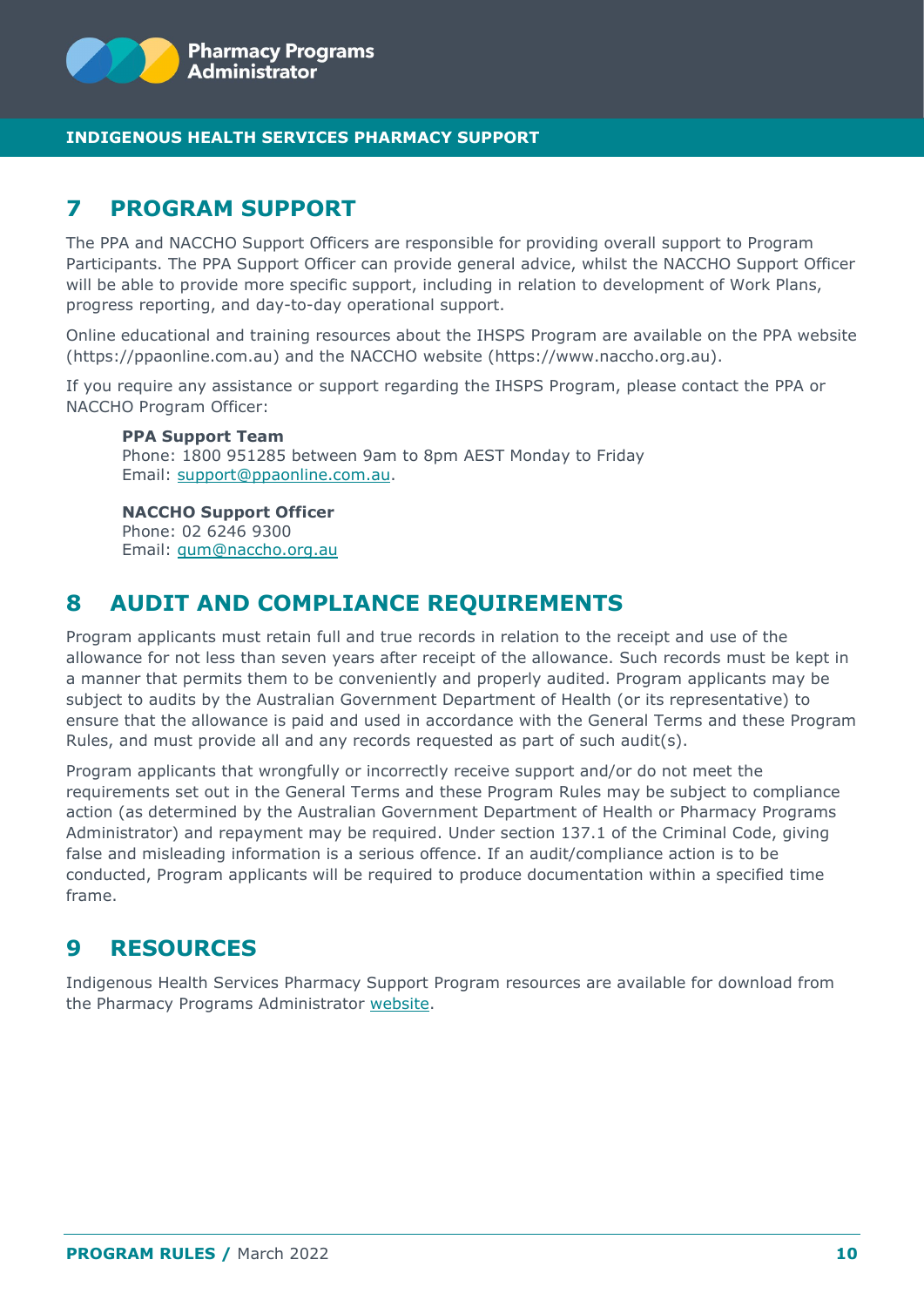

# <span id="page-11-0"></span>**APPENDIX A STANDARD QUM DEVICES**

- Automatic BP monitors
- Glucometers
- Lancets
- Blood Ketone Test Strips
- Asthma Spacers
- Spacer Masks
- Nebulisers
- Nebuliser tubing bowl mask kits
- Peak Flow Meters
- Piko Digital Peak Flow Meters
- Tablet Cutters
- Tablet Crushers
- Ezy Drop eyedrop guide
- Pil-bob device
- Autosqueeze eye drop bottle squeezer

## **Updated March 2022 to include:**

- Dosette boxes
- Pulse oximeters
- INR test strips